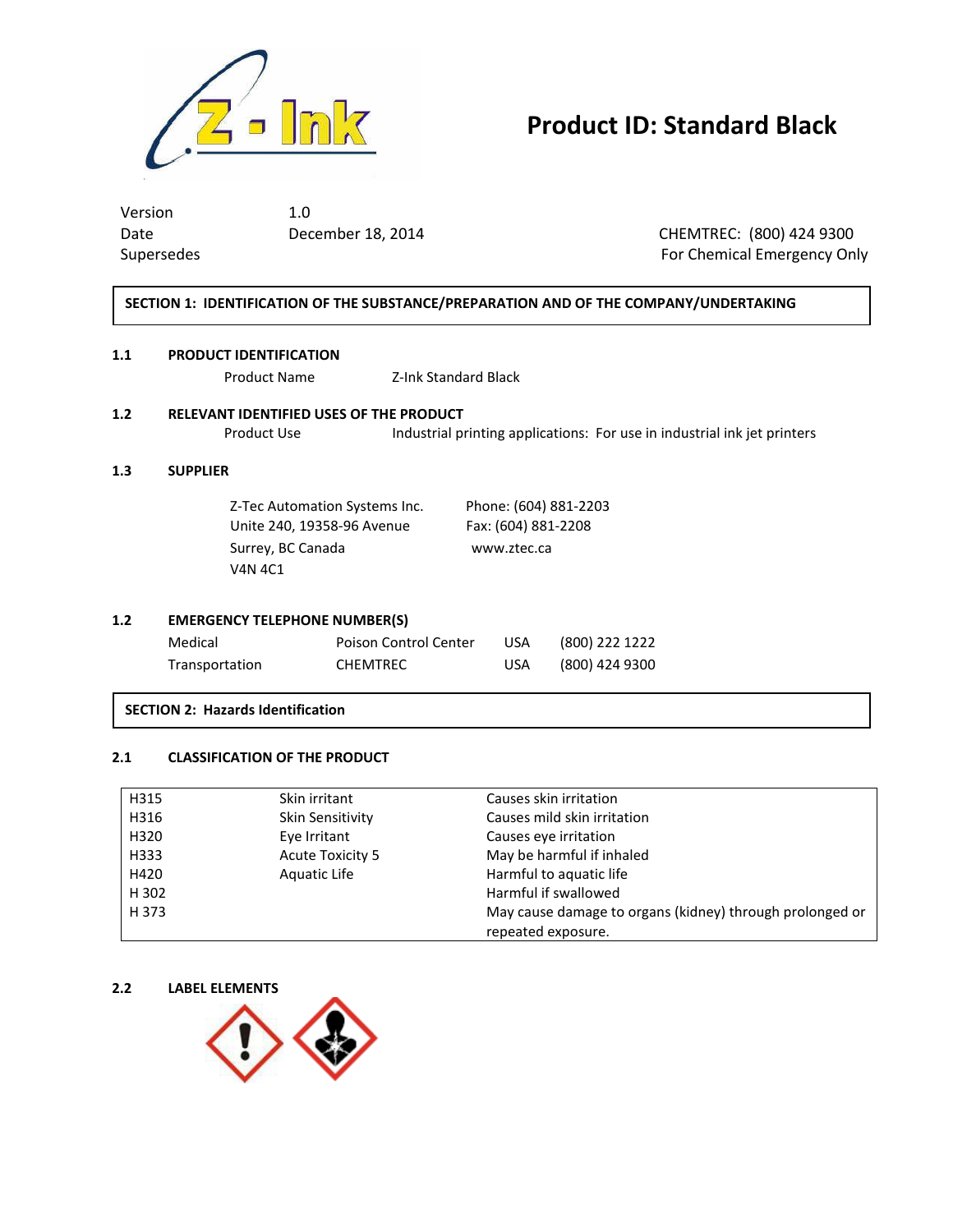# **Safety Data Sheet**

Harmful: Possible risk through inhalation, contact with skin and if swallowed. Target Organ(s): Eyes, Respiratory System, Liver

### **ANSIZ129.1-2006 Label Elements**

WARNING: Avoid inhalation of vapors and contact with eyes and skin. If inhaled remove to fresh air. If splashed in eyes flush with water for more than 15 minutes. If in contact with skin, flush with water and wash with mild soap. In medical emergency call the Poison Control Center (USA 1 303 623 5716) and a physician. Read MSDS before using.

### **2.3 OTHER HAZARDS**

Repeated exposure may cause skin irritation or organ damage. IF SWALLOWED: Immediately call a Poison Control Center and a physician. Get medical attention. Keep container tightly closed. Store in a well ventilated place.

### **SECTION 3: COMPOSITION/INFORMATION ON INGREDIENTS**

| <b>Product Name</b>  | CAS NO.        | EC No.    | %      | <b>GHS Classification</b>                          |
|----------------------|----------------|-----------|--------|----------------------------------------------------|
| Diethylene Glycol    | 111-46-6       | 203-872-2 | $<$ 10 | Acute toxicity, Oral, Category 4                   |
|                      |                |           |        | Repeated exposure, Oral, Category 2, Kidney        |
|                      |                |           |        | H373                                               |
| 1,3 Propanediol      | $504 - 63 - 2$ | 207-997-3 | $<$ 10 | Skin irritation, Category 2                        |
| 1,2 Hexanediol       | 6920-22-5      | 230-029-6 | $<$ 6  | Cause eye irritation                               |
|                      |                |           |        | Causes digestive and respiratory tract irritation. |
|                      |                |           |        | Causes skin irritation                             |
|                      |                |           |        | Causes respiratory tract irritation                |
|                      |                |           |        | XI; R36, R37, R38                                  |
| Isopropanol          | $67 - 63 - 0$  | 200-661-7 | $<$ 5  | Flammable Liquids: Category 2                      |
|                      |                |           |        | Serious Eye Damage/Irritation Category 2A:         |
|                      |                |           |        | F;R11 Xi;R36 R67                                   |
| Carbon Black Pigment | 1333-86-4      | 215-609-9 | $<$ 10 | May cause respiratory tract irritation.            |
|                      |                |           |        | May cause eye irritation                           |
|                      |                |           |        | May cause skin irritation                          |
|                      |                |           |        | Classified as a Carcinogen by IARC (2B). Exposure  |
|                      |                |           |        | does not occur when it remains bound within a      |
|                      |                |           |        | product matrix. Carbon Black is present only in a  |
|                      |                |           |        | bound form in this product.                        |

## **SECTION 4: FIRST AID MEASURES**

### **4.1 DESCRIPTION OF FIRST AID MEASURES**

EYE CONTACT: Flush immediately with water for 15 minutes. Get medical attention.

SKIN CONTACT: Wash with soap and water. Remove contaminated clothing. Consult a physician if irritation persists. Do not re-use clothing until cleaned.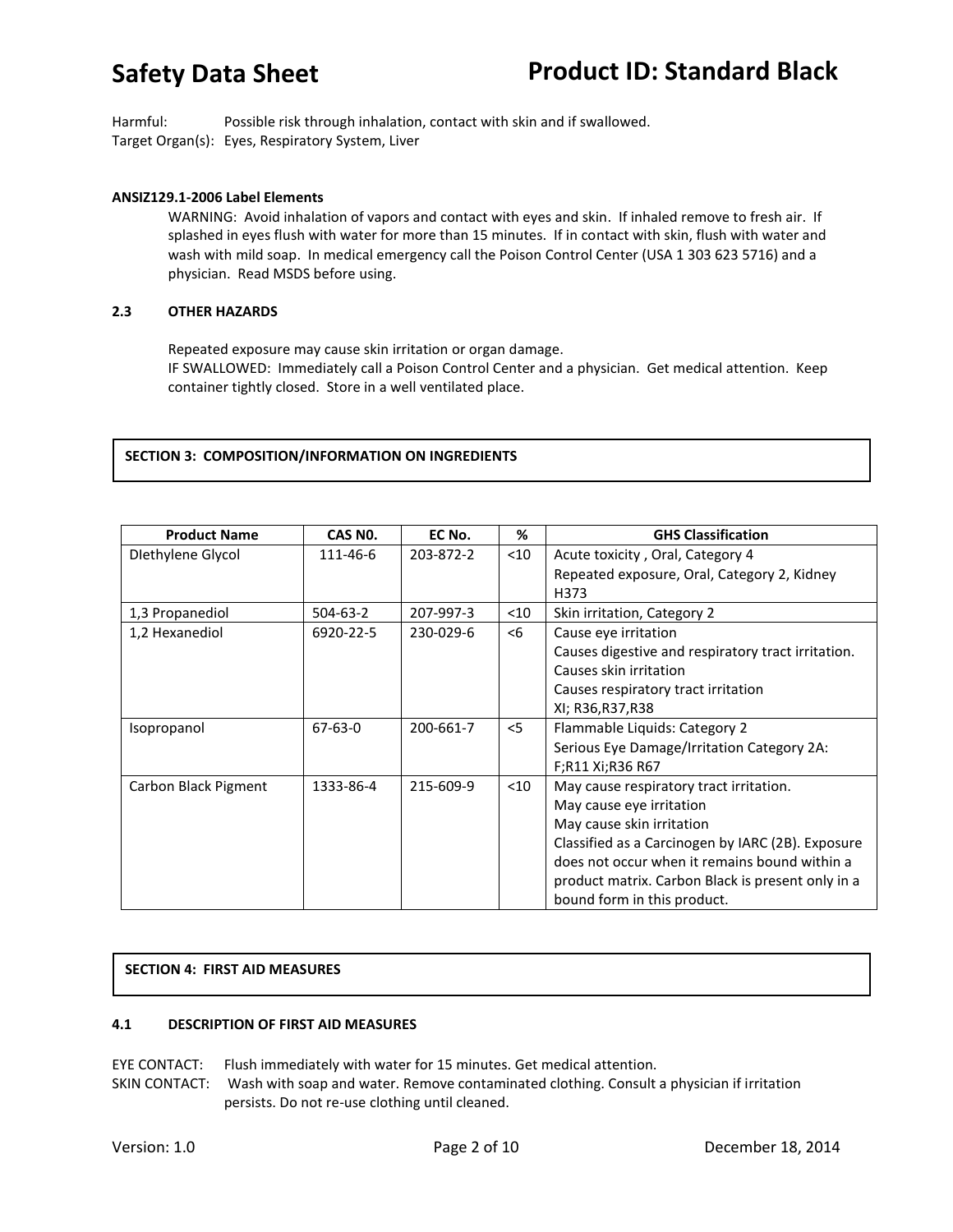# **Safety Data Sheet**

INHALATION: Remove to fresh air. Restore breathing. Get medical attention.

INGESTION: Do not give liquids if victim is unconscious or drowsy. Do not induce vomiting unless directed to do so by medical personnel. If vomiting occurs, the head should be kept low so that vomit does not enter the lungs. Never give anything by mouth to an unconscious person. If unconscious, place in recovery position and get medical attention immediately. Call a Poison Control Center or physician.

### **SECTION 5: FIRE FIGHTING MEASURES**

### **5.1 PHYSICAL CHARACTERISTICS**

| <b>FLASH POINT:</b>                | Above - 70 °C /158 °F |            | METHOD USED: TCC |
|------------------------------------|-----------------------|------------|------------------|
| FLAMMABLE LIMITS IN AIR BY VOLUME: |                       | LOWER: N/A | UPPER: N/A       |

### **5.2 EXTINGUISHING MEDIA**

EXTINGUISHING MEDIA: Alcohol foam, CO2, dry chemical, water fog. DO NOT use a direct stream of water.

### SPECIAL FIRE FIGHTING PROCEDURES & PRECAUTIONS:

Clear fire area of unprotected personnel. Do not enter confined fire space without using self contained breathing apparatus and protective clothing. Keep run-off water out of sewers and water sources. If risk of water pollution occurs, notify appropriate authorities.

UNUSUAL FIRE & EXPLOSION HAZARDS:

None SPECIFIC HAZARDS: None

### **SECTION 6: ACCIDENTAL RELEASE MEASURES**

### **6.1 STEPS TO BE TAKEN IF MATERIAL IS SPILLED OR RELEASED:**

Avoid eye or skin contact. Place leaking containers in well ventilated area. Contain spill to minimize contaminated area and facilitate salvage or disposal. To clean spill, flush area sparingly with water or use an absorbent. Avoid run-off into storm sewers and ditches that lead to natural waterways. All cleanup and disposal should be carried out in accordance with federal, state and local regulations. If required, state and local authorities should be notified.

### **6.2 WASTE DISPOSAL METHOD:**

Recovered liquids may be sent to a licensed reclaimer or incineration facility. Contaminated material must be disposed of in a permitted waste management facility. Consult federal, state, or local disposal authorities for approved procedures.

### **SECTION 7: HANDLING AND STORAGE**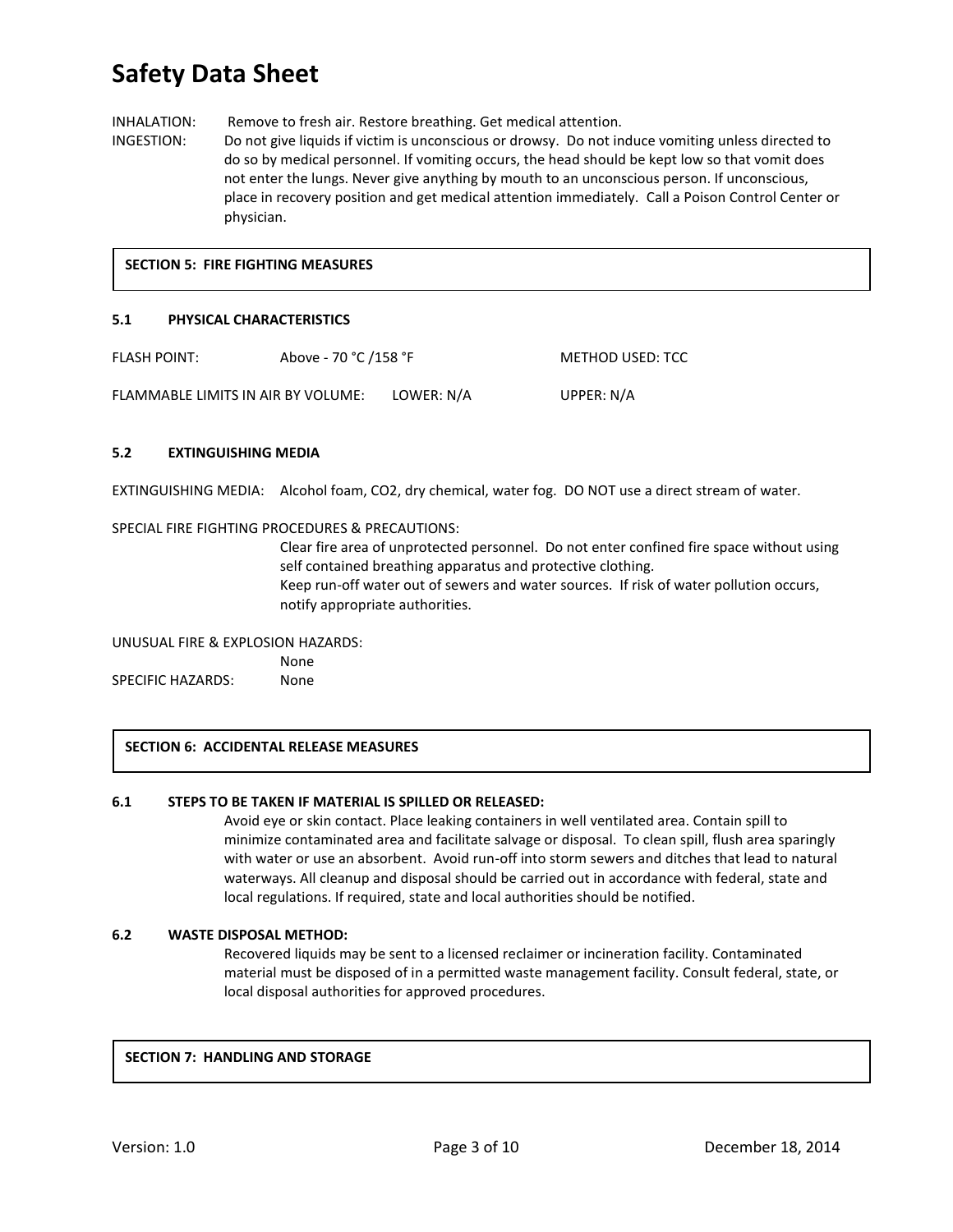# **Safety Data Sheet**

## **7.1 PRECAUTIONS FOR SAFE HANDLING**

Protect against physical damage. Store in a cool, dry and well-ventilated location. Separate from incompatible materials. Observe all warnings and precautions listed for the product.

Do not attempt to clean empty containers since residue is difficult to remove. Do not pressurize, cut, weld, braze, solder, drill, grind or expose such containers to heat, sparks, flame, static electricity or other sources of ignition. Keep containers tightly closed when not in use. Use adequate ventilation.

Wash with soap and water before eating, drinking, smoking or using toilet facilities. Launder contaminated clothing before re-use.

### **SECTION 8: EXPOSURE CONTROLS/PERSONAL PROTECTION**

### **8.1 EXPOSURE GUIDELINES**

| <b>Chemical Name</b> | <b>OSHA PEL</b> |                   | <b>ACGIH TLV</b> |                          | <b>Notes</b>              |
|----------------------|-----------------|-------------------|------------------|--------------------------|---------------------------|
|                      |                 | <b>TWA 8 HRS</b>  |                  | <b>STEL</b>              |                           |
|                      | ppm             | mg/m <sup>3</sup> | ppm              | mg/m <sup>3</sup>        |                           |
| Diethylene Glycol    |                 | 10                |                  | $\overline{\phantom{a}}$ |                           |
| 1,3 Propanediol      |                 |                   |                  |                          |                           |
| 1,2 Hexanediol       |                 |                   |                  |                          | <b>OSHA Non Hazardous</b> |
|                      |                 |                   |                  |                          | XI; R36, R37, R38         |
| Isopropyl Alcohol    | 400             | 980               | 400              | 980                      | F;R11 Xi;R36 R67          |
| Carbon Black         |                 | 3.5               |                  | 3.5                      | XN; R40                   |

### **8.2 PERSONAL PROTECTION**



| Ventilation:                   | Use only with adequate ventilation to keep employee exposure below any<br>recommended or statutory limits.                                                                                                                                   |
|--------------------------------|----------------------------------------------------------------------------------------------------------------------------------------------------------------------------------------------------------------------------------------------|
| Hygiene:                       | Wash hands, forearms and face thoroughly after handling chemical products and before<br>eating. Remove contaminated clothing before reusing. Place eyewash stations and<br>safety showers close to the location of chemical storage and use. |
| Eve Protection:                | Use approved safety goggles or splash shields when exposed to liquid splashes, mists,<br>gases or dust.                                                                                                                                      |
| Hand Protection:               | Wear chemical resistant, impervious gloves when handling chemical products.                                                                                                                                                                  |
| <b>Respiratory Protection:</b> | Use an air purifying or air fed respirator if exposure will result in exposure in excess of<br>allowable limits. Ensure that the respirator's safe working rating exceeds the expected<br>exposure.                                          |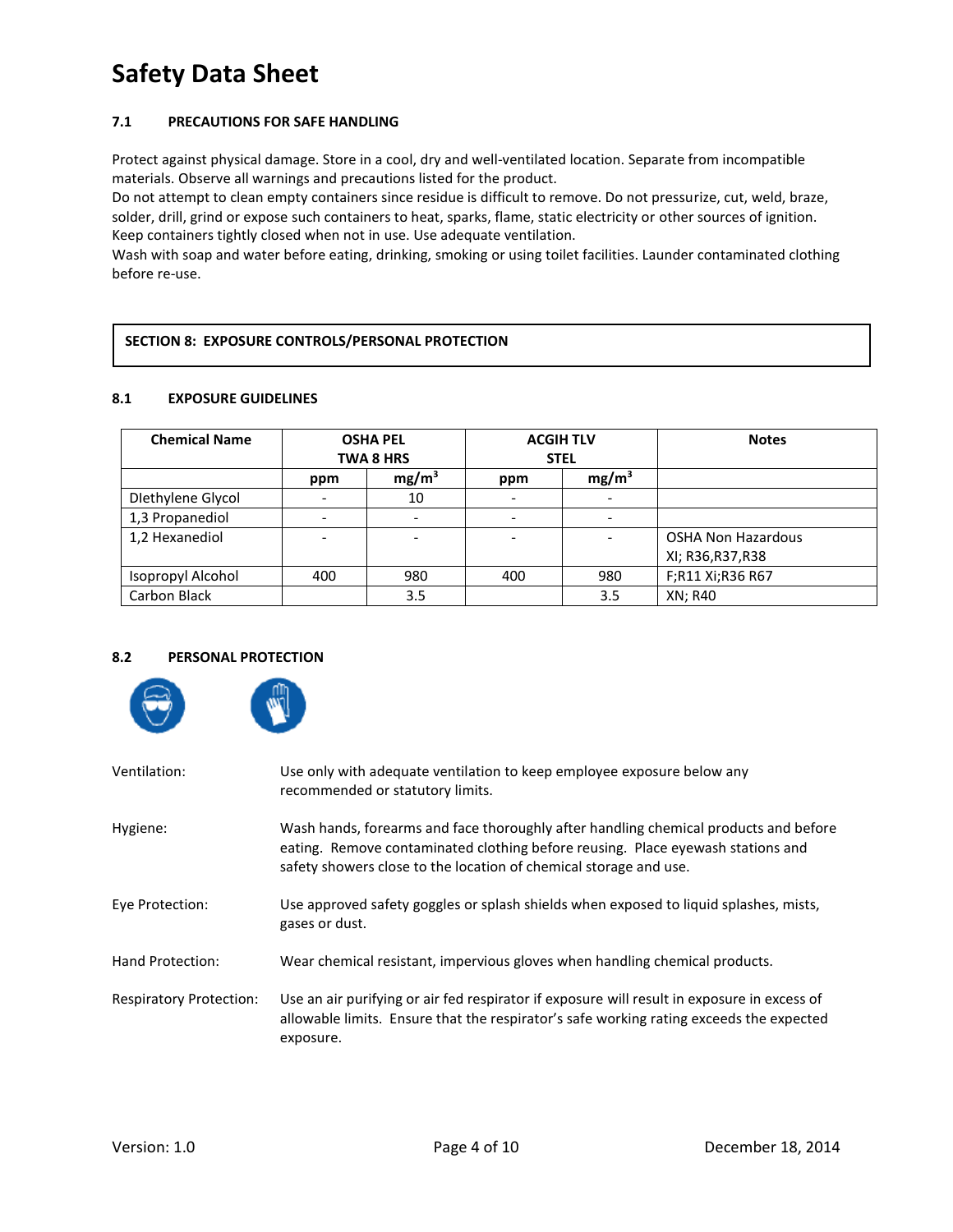## **SECTION 9: PHYSICAL AND CHEMICAL PROPERTIES**

### **9.1 EXPOSURE GUIDELINES**

| PHYSICAL STATE           | Liguid        | рH                      | Not determined          |
|--------------------------|---------------|-------------------------|-------------------------|
| <b>FLASH POINT</b>       | >70°C /158°F  | <b>EXPLOSION LIMITS</b> | Upper 12.3 Lower 2.0    |
| <b>BOILING POINT</b>     | >100°C /212°F | <b>SPECIFIC GRAVITY</b> | 1.0                     |
| <b>VAPOR DENSITY</b>     | N/A           | <b>EVAPORATION RATE</b> | $0.1$ (n.Bu.Acet.=1)    |
| VAPOR PRESSURE (mm Hg)   | $N/A$ @ 25°C  | % VOLATILE RATE         | N/A                     |
| <b>WEIGHT PER GALLON</b> | $8.5$ lbs     | APPEARANCE & ODOR       | Black Liquid, mild odor |
| SOLUBILITY IN WATER      | 100%          | <b>VOC</b>              | 192 grams/liter         |

### **9.2 OTHER EXPOSURE GUIDELINES Keep from freezing**

**9.3 ENGINEERING MEASURES** Ensure adequate ventilation. Use process enclosures, local exhaust ventilation, or other engineering controls to keep airborne levels below recommended exposure limits. If user operations generate dust, fume or mist, use ventilation to keep exposure to airborne contaminants below the exposure limit.

# **SECTION 10: STABILITY AND REACTIVITY**

| 10.1 | <b>STABILITY</b>                          | Stable under normal temperature conditions.                                                     |
|------|-------------------------------------------|-------------------------------------------------------------------------------------------------|
| 10.2 | <b>REACTIVITY</b>                         |                                                                                                 |
| 10.3 | <b>POSSIBILITY OF HAZARDOUS REACTIONS</b> | Hazardous reactions will not occur under normal conditions<br>of storage and use.               |
| 10.4 | <b>CONDITIONS TO AVOID</b>                | Keep from freezing                                                                              |
| 10.5 | <b>INCOMPATIBLE MATERIALS</b>             | Oxidizing materials                                                                             |
| 10.6 |                                           | <b>HAZARDOUS DECOMPOSITION PRODUCTS</b> Hazardous decomposition products should not be produced |

# **SECTION 11: TOXICOLOGICAL INFORMATION**

### **11.1 ACUTE TOXICITY**

| <b>Chemical Name</b> | <b>Result</b>    | <b>Species</b> | <b>Dose</b> | <b>Exposure</b> |
|----------------------|------------------|----------------|-------------|-----------------|
| Diethylene Glycol    | $LD - 50$ Oral   | Rat            | 12565 mg/kg |                 |
|                      | $LD - 50$ Oral   | Human          | 1000 mg/kg  |                 |
|                      | $LD - 50$ Dermal | Rabbit         | 11890 mg/kg |                 |

under normal conditions.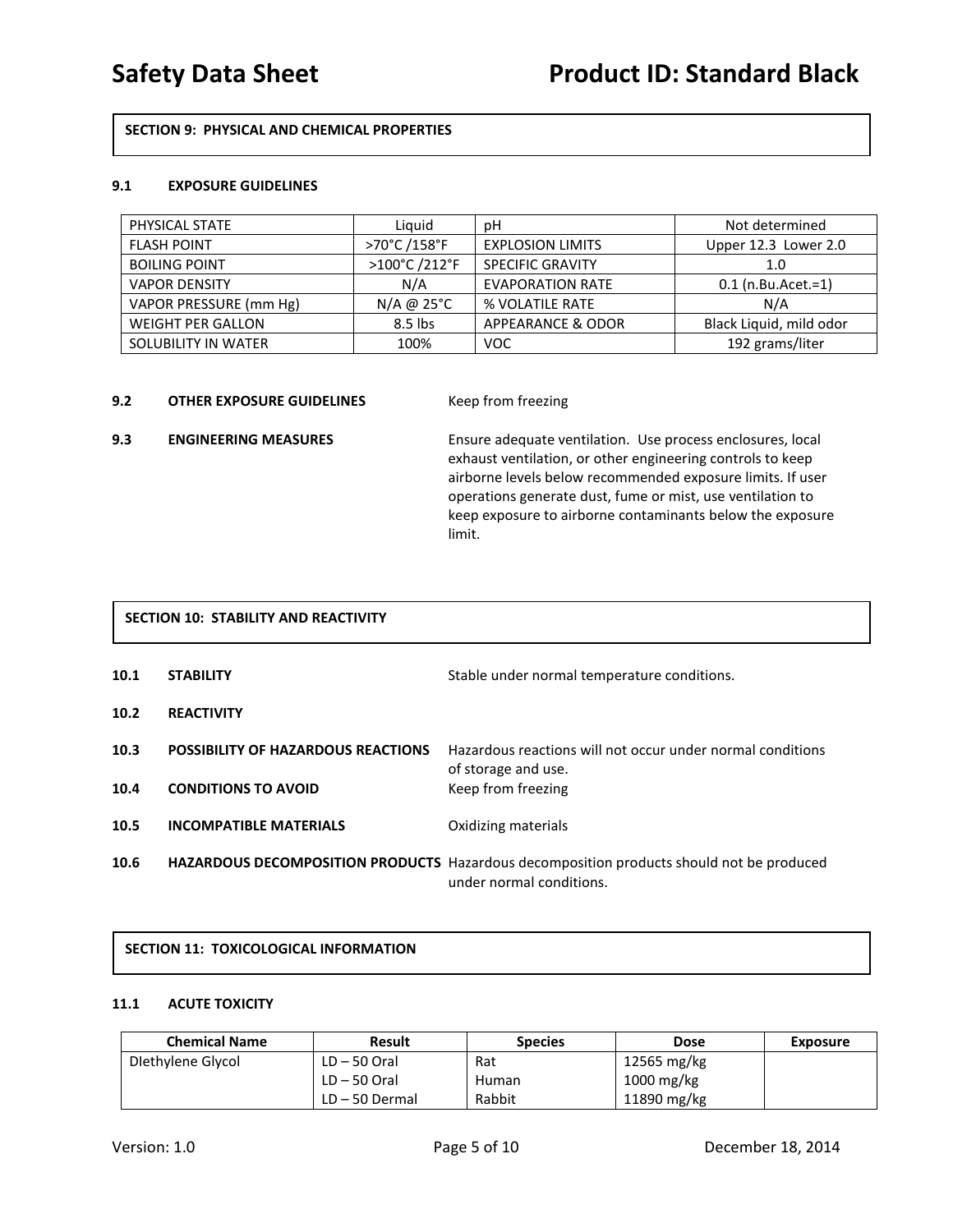# **Safety Data Sheet Product ID: Standard Black**

| 1,3 Propanediol | $LD - 50$ Oral         | Mouse             | 4500 mg/kg              |         |
|-----------------|------------------------|-------------------|-------------------------|---------|
|                 | Skin irritation        | Human             |                         | 48 hr   |
| 1,2 Hexanediol  | No data available      | No data available | No data available       |         |
| Isopropanol     | LC50 Inhalation        | Mouse             | 53000 mg/m <sup>3</sup> |         |
|                 | <b>LC50</b> Inhalation | Rat               | 16000 ppm               | 8 hours |
|                 | <b>LC50 Inhalation</b> | Rat               | 72600 mg/m <sup>3</sup> |         |
|                 | LD50 Oral              | Mouse             | 3600 mg/kg              |         |
|                 | LD50 Oral              | Rabbit            | 6410 mg/kg              |         |
|                 | LD Oral                | Rat               | 5045 mg/kg              |         |
|                 | LD50 Dermal            | Rabbit            | 12800 mg/kg             |         |
| Carbon Black    | LD50 Oral              | Rat               | $> = 15,400$ mg/kg      |         |
|                 | LD50 Dermal            | Rabbit            | $>3$ g/kg               |         |

### **11.2 CHRONIC TOXICITY**

Inhalation of vapors in high concentration may cause irritation of the respiratory system.

### **11.3 IRRITATON/CORROSION**

| Skin:        | Causes mild irritation. Repeated exposure may cause skin cracking or dryness. |
|--------------|-------------------------------------------------------------------------------|
| Eves:        | Causes serious eye damage                                                     |
| Respiratory: | Not classified. No known significant effects or critical hazards.             |

### **11.4 SENSITIZATION**

| Skin:        | Not classified. No known significant effects or critical hazards. |
|--------------|-------------------------------------------------------------------|
| Respiratory: | Not classified. No known significant effects or critical hazards. |

### **11.5 MUTAGENICITY**

Not classified. No known significant effects or critical hazards.

### **11.6 CARCINOGENICITY**

| <b>Chemical Name</b> | <b>ACGIH</b> | <b>IARC</b> | <b>NTP</b> | <b>OSHA</b> |
|----------------------|--------------|-------------|------------|-------------|
| Diethylene Glycol    | Not listed   | Not listed  | Not listed | Not listed  |
| 1,3 Propanediol      | Not listed   | Not listed  | Not listed | Not listed  |
| 1,2 Hexanediol       | Not listed   | Not listed  | Not listed | Not listed  |
| Isopropanol          | Not listed   | Not listed  | Not listed | Not listed  |
| Carbon Black Pigment | Not listed   | 2Β          | Not listed | Not listed  |

ACGIH: American Conference of Governmental Industrial Hygienists

IARC: International Agency for Research on Cancer

Group 2B Possible Carcinogen to Humans

### NTP: National Toxicity Program

Special Note: This product does not contain any free dry carbon particles that could be airborne while handling. Carbon Black is classified as a carcinogen by the IARC (Group 2B) and by the State of California under Proposition 65. In their evaluation of Carbon Black, both organizations indicate that exposure to Carbon Black, per se. does not occur when it remains bound within a product matrix, specifically rubber, ink and paint. Carbon Black is present only in a bound form in this product.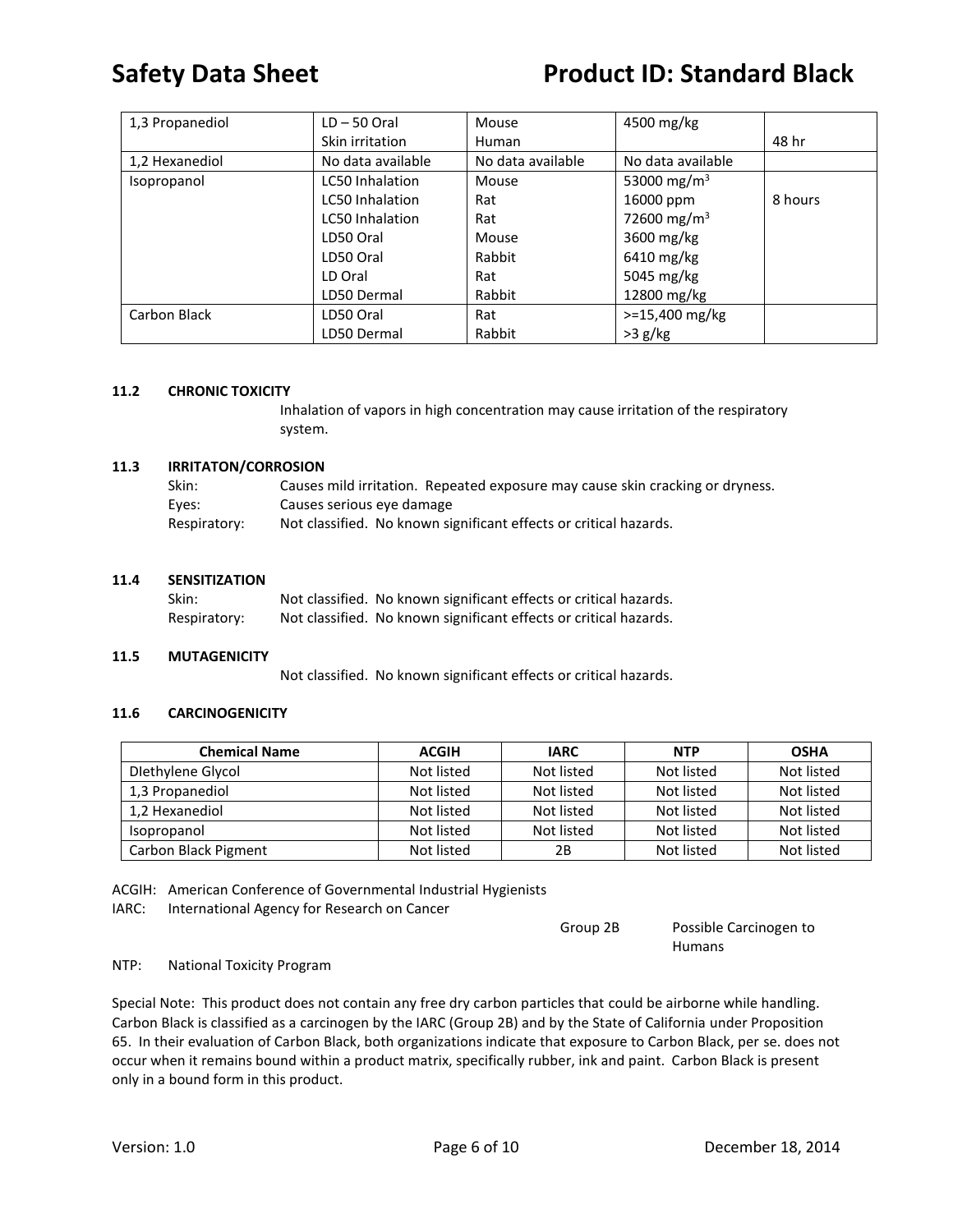# **Safety Data Sheet Product ID: Standard Black**

- **11.7 REPRODUCTIVE TOXICITY** Not determined
- **11.8 DEVELOPMENTAL TOXICITY** Not determined

**11.9 TERATOGENIC** Not determined

11.10 TARGET ORGAN EFFECTS **Kidney, Eyes, Liver, Respiratory System**, Skin

# **SECTION 12: ECOLOGICAL INFORMATION**

### **12.1 Toxicity**

| <b>Chemical Name</b> | <b>Result</b>                    | <b>Species</b>             | <b>Exposure</b> |
|----------------------|----------------------------------|----------------------------|-----------------|
| Diethylene Glycol    | $LC - 50$ , 75,200 mg/l          | Fish - Pimephales Promelas | 96 hr           |
|                      | LC - 50, 5000 mg/l               | Gold Fish                  | 24 hr           |
|                      | $EC - 50$ , More than 10000 mg/l | Daphnia Magna              | 24 hr           |
| 1,3 Propanediol      | $LC - 50$ , 5000 mg/l            | Gold fish                  | 24 hr           |
|                      | $EC - 50$ , 7417 mg/l            | Daphnia Magna              | 48 hr           |
| 1,2 Hexanediol       | No data available                | No data available          |                 |
| Isopropyl Alcohol    | Acute LC50 >1000 ppm             | <b>Fathead Minnow</b>      | 96 hours        |
|                      | Acute LC50 >1000 ppm             | Daphnid                    | 96 hours        |
|                      | Acute LC50 8970-9280 ppm         | Golden Orfe                | 48 hours        |
| Carbon Black         | No data available                | No data available          |                 |

# **SECTION 13: DISPOSAL CONSIDERATIONS**

### **13.1 Waste Treatment Methods**

| <b>Waste Disposal Methods</b> | Dispose of the waste according to local regulations. Waste should not be released into<br>the environment. Waste can be incinerated or disposed of in a landfill when in<br>accordance with local regulations. This material, as supplied, is a hazardous waste<br>according to Federal regulations (40 CFR 261).<br>Dispose of surplus and non-recyclable product via a licensed waste disposal contractor |
|-------------------------------|-------------------------------------------------------------------------------------------------------------------------------------------------------------------------------------------------------------------------------------------------------------------------------------------------------------------------------------------------------------------------------------------------------------|
| <b>Contaminated Packaging</b> | Dispose of in accordance with local regulations. Empty containers should be taken for<br>local recycling, recovery or waste disposal.                                                                                                                                                                                                                                                                       |
| <b>Special Precautions</b>    | None                                                                                                                                                                                                                                                                                                                                                                                                        |

## **SECTION 14: TRANSPORT INFORMATION**

|               | JN            | IMDG          | IATA          | <b>US DOT</b> |
|---------------|---------------|---------------|---------------|---------------|
| <b>Number</b> | Not Regulated | Not Regulated | Not Regulated | Not Regulated |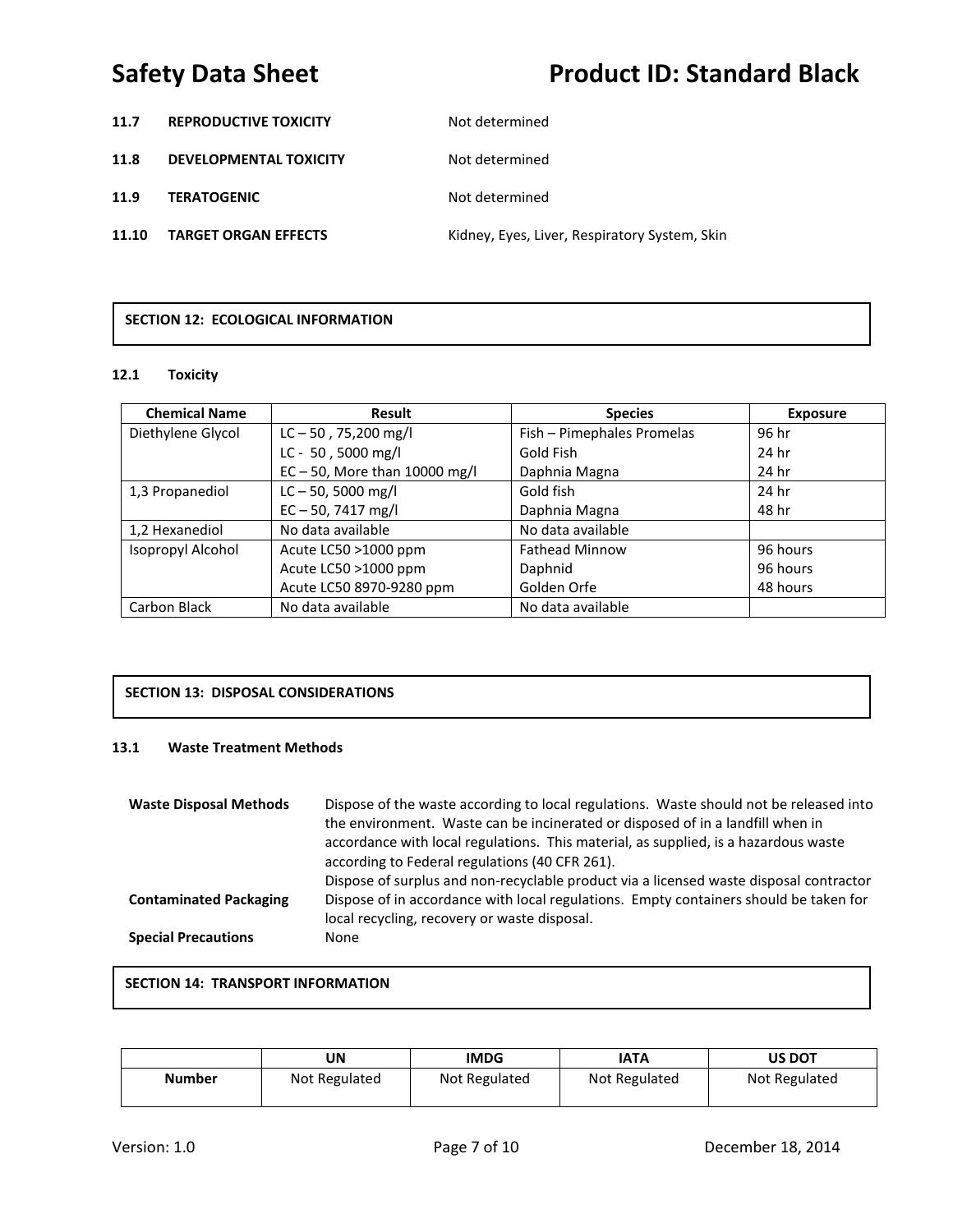| <b>UN Proper</b>        |               |               |               |               |
|-------------------------|---------------|---------------|---------------|---------------|
| <b>Shipping Name</b>    |               |               |               |               |
| <b>Transport Hazard</b> | Not Regulated | Not Regulated | Not Regulated | Not Regulated |
| <b>Class</b>            | Not Dangerous | Not Dangerous | Not Dangerous | Not Dangerous |
|                         | Goods         | Goods         | Goods         | Goods         |
| <b>Packaging Group</b>  | Ш             | II            | Ш             | $\mathsf{I}$  |
| Environmental           | No.           | No.           | No            | No            |
| <b>Hazards</b>          |               |               |               |               |
| <b>Special</b>          | None          | None          | None          | None          |
| <b>Precautions for</b>  |               |               |               |               |
| <b>User</b>             |               |               |               |               |
| <b>Additional</b>       | None          | None          | None          | None          |
| <b>Information</b>      |               |               |               |               |

**ERG** Emergency Response Guide

### **SECTION 15: REGULATORY INFORMATION**

### **INTERNATIONAL INVENTORIES**

| TSCA            | United States Substances Control Act Section 8(b) Inventory      | Complies |
|-----------------|------------------------------------------------------------------|----------|
| <b>DSL/NDSL</b> | Canadian Domestic Substances List / Non Domestic Substances List |          |

### **US FEDERAL REGULATIONS**

**SARA 313** Section 313 of Title III of the Superfund Amendments and Reauthorization Act of 1986 (SARA). This product does not contain a chemical or chemicals which are subject to the reporting requirements of the Act and Title 40 of the Code of Federal regulations, Part 372.

| <b>Chemical Name</b> | <b>CAS Number</b> |
|----------------------|-------------------|
| Isopropyl Alcohol    | $67-63-0$         |

### **SARA 311/312 HAZARD CATEGORIES**

| Acute Health Hazard               | Yes |
|-----------------------------------|-----|
| Chronic Health Hazard             | Yes |
| Fire Hazard                       | N٥  |
| Sudden Release of Pressure Hazard | N٥  |
| <b>Reactive Hazard</b>            | N٥  |

### **CLEAN WATER ACT**

This product does not contain any substances regulated as pollutants to the Clean Water Act (40CFR 122)

**CERCLA** Comprehensive Environmental Response Compensation and Liability Act (CERCLA 40CFR 302) or the Superfund Amendments and Reauthorization Act (SARA 40CFR 355).

### **NATIONAL FIRE PROTECTION ASSOCIATION (USA)**

| <b>HEALTH</b>       | 1 |
|---------------------|---|
| <b>FLAMMABILITY</b> | O |
| <b>REACTIVITY</b>   | Ω |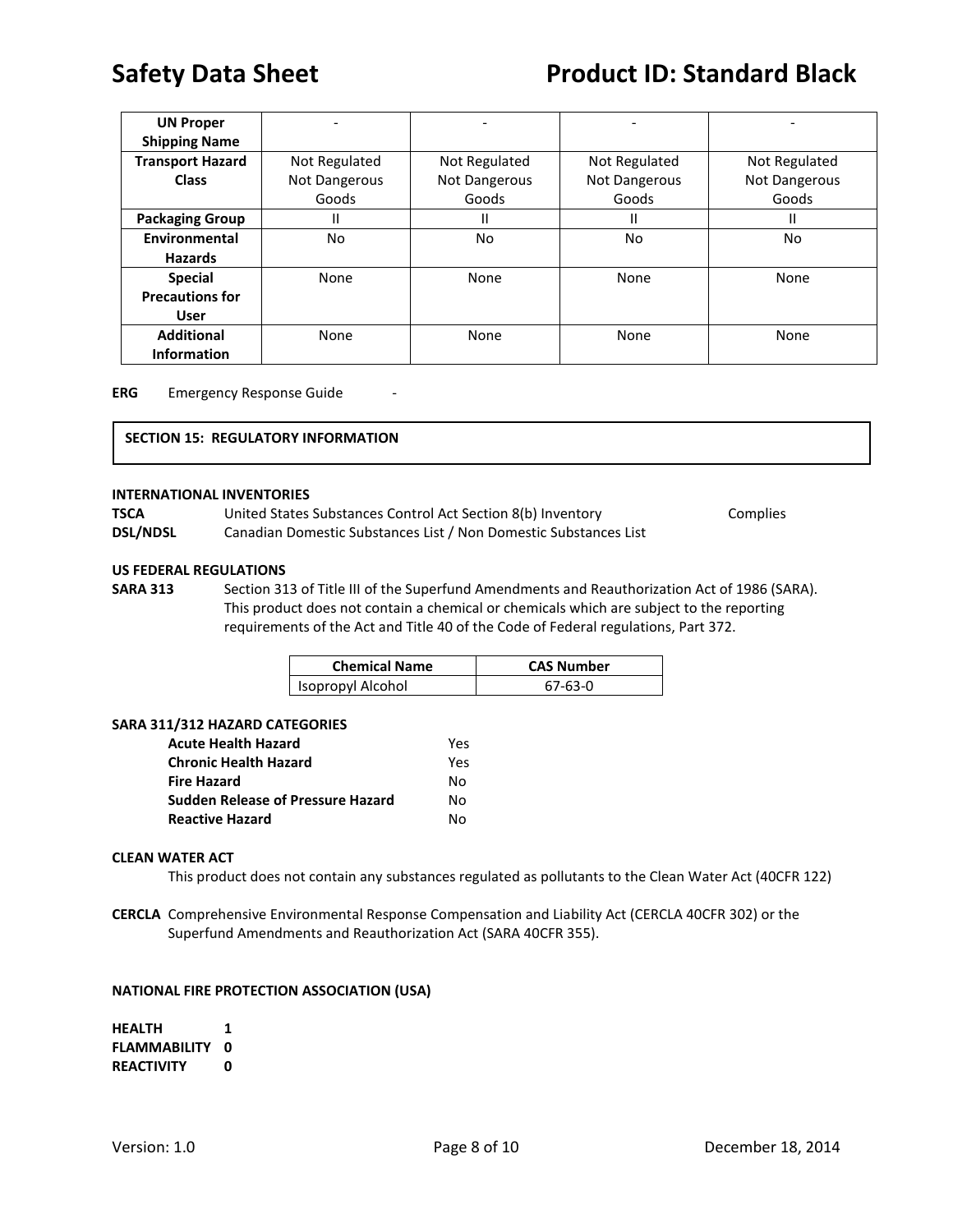# **U.S. STATE REGULATIONS**

**California Proposition 65** This product contains the following Proposition 65 chemicals:

| <b>Chemical Name</b> | <b>CAS Number</b> | <b>California</b>     |
|----------------------|-------------------|-----------------------|
|                      |                   | <b>Proposition 65</b> |
| Diethylene Glycol    | 111-46-6          | Not listed            |
| 1,3 Propanediol      | $504-63-2$        | Not listed            |
| Isopropyl Alcohol    | $67 - 63 - 0$     | Not listed            |
| 1,2 Hexanediol       | 6920-22-5         | Not listed            |
| Carbon Black         | 1333-86-4         | Listed                |

### **U.S. STATE RIGHT TO KNOW REGULATIONS**

| <b>Chemical Name</b> | CА | МA | PА | <b>MN</b> | NJ |
|----------------------|----|----|----|-----------|----|
| Diethylene Glycol    |    |    |    |           |    |
| 1,2 Hexanediol       |    |    |    |           |    |
| 1,3 Propanediol      |    |    |    |           |    |
| Carbon Black         |    |    |    |           |    |

## **INTERNATIONAL REGULATIONS**

### **TARIFF CODE HARMONIZED SYSTEM**

| 3215.11 Printing Ink Black |       |  |
|----------------------------|-------|--|
| USA                        | 00.60 |  |
| FU                         | 00.00 |  |

**CANADA** This product has been classified in accordance with the hazard criteria of the Controlled Products regulations (CPR) and the MSDS contains all the information required by the CPR.

| <b>RISK PHRASES</b>   |            |                                                                            |
|-----------------------|------------|----------------------------------------------------------------------------|
|                       | R36/37/38  | Irritating to eyes, respiratory system and skin                            |
|                       | <b>R40</b> | Limited evidence of carcinogenic effect                                    |
|                       | <b>R66</b> | Repeated exposure may cause skin dryness or cracking                       |
| <b>SAFETY PHRASES</b> |            |                                                                            |
|                       | <b>S24</b> | Avoid contact with eyes                                                    |
|                       | <b>S25</b> | Avoid contact with eyes                                                    |
|                       | <b>S26</b> | In case of contact with eyes, rinse immediately with water for 15 minutes. |
|                       |            | Seek medical attention                                                     |
|                       | S36/S37    | Wear suitable gloves                                                       |
|                       |            |                                                                            |